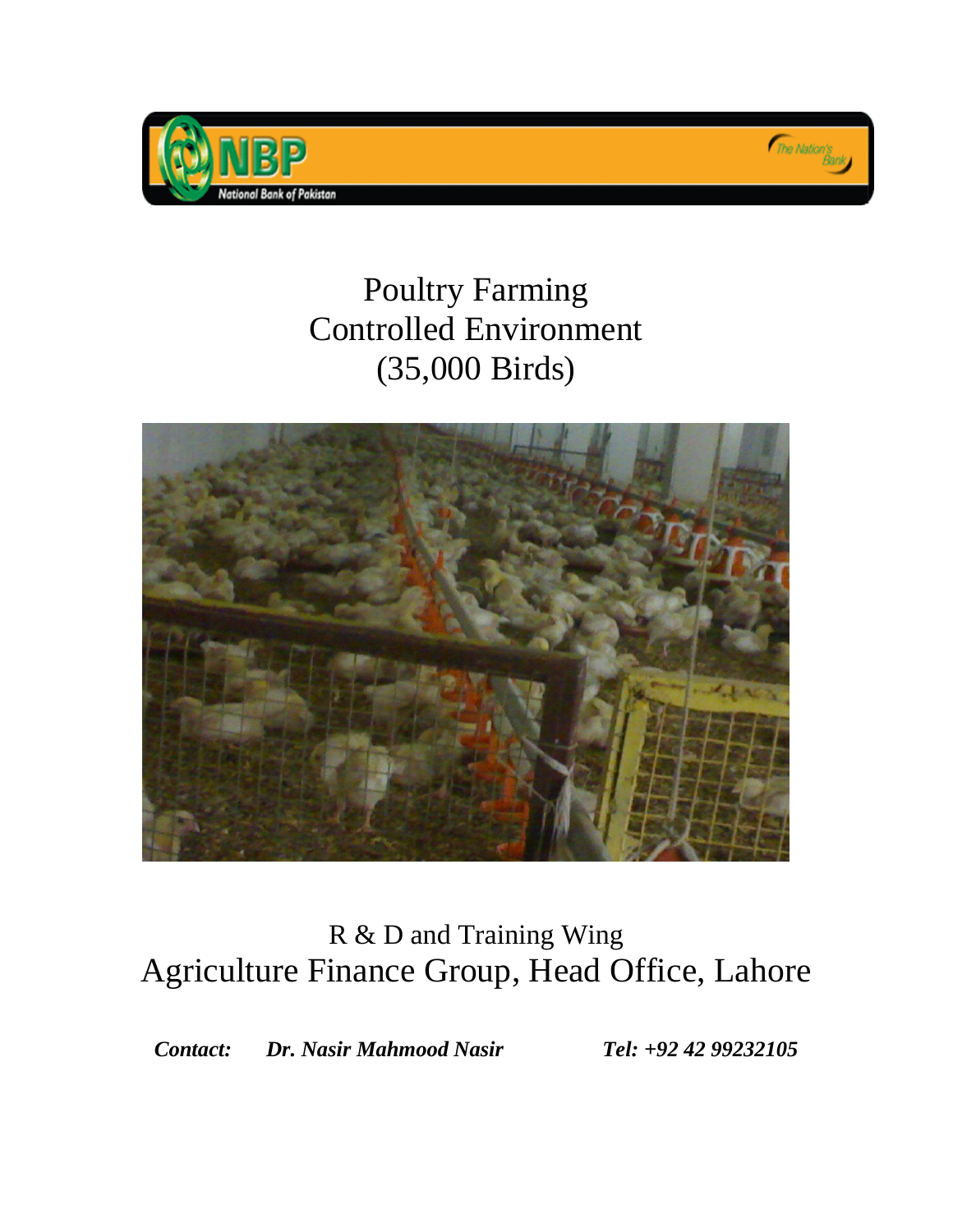# **Table of Contents**

| <b>Summary</b>                                           | $\boldsymbol{2}$        |
|----------------------------------------------------------|-------------------------|
| 1. Introduction                                          | $\mathbf{3}$            |
| 2. Project Cost                                          | $\overline{\mathbf{4}}$ |
| 3. Present Poultry Industry Scenario                     | $\overline{\mathbf{4}}$ |
| 4. Effects of Environment on Poultry Farming             | 5                       |
| 5. Benefits of Poultry Farming in Controlled Environment | 5                       |
| <b>6. Marketing Channels</b>                             | 6                       |
| 7. Farm Requirements and Management                      | 6                       |
| <b>8. Production Assumptions</b>                         | $\overline{7}$          |
| 9. Human Recourse Requirements                           | $\overline{7}$          |
| <b>10. Equipments and Machinery Requirements</b>         | 8                       |
| 11. Summary of Equipment Supply                          | 10                      |
| 12. Land & Building                                      | 11                      |
| 13. Suitable Site for Poultry Farming                    | 11                      |
| 14. Project Detail                                       | 12                      |
| <b>15. Projected Income Statement</b>                    | 13                      |
| <b>16. Input Assumptions</b>                             | 14                      |
| 17. Disclaimer                                           | 16                      |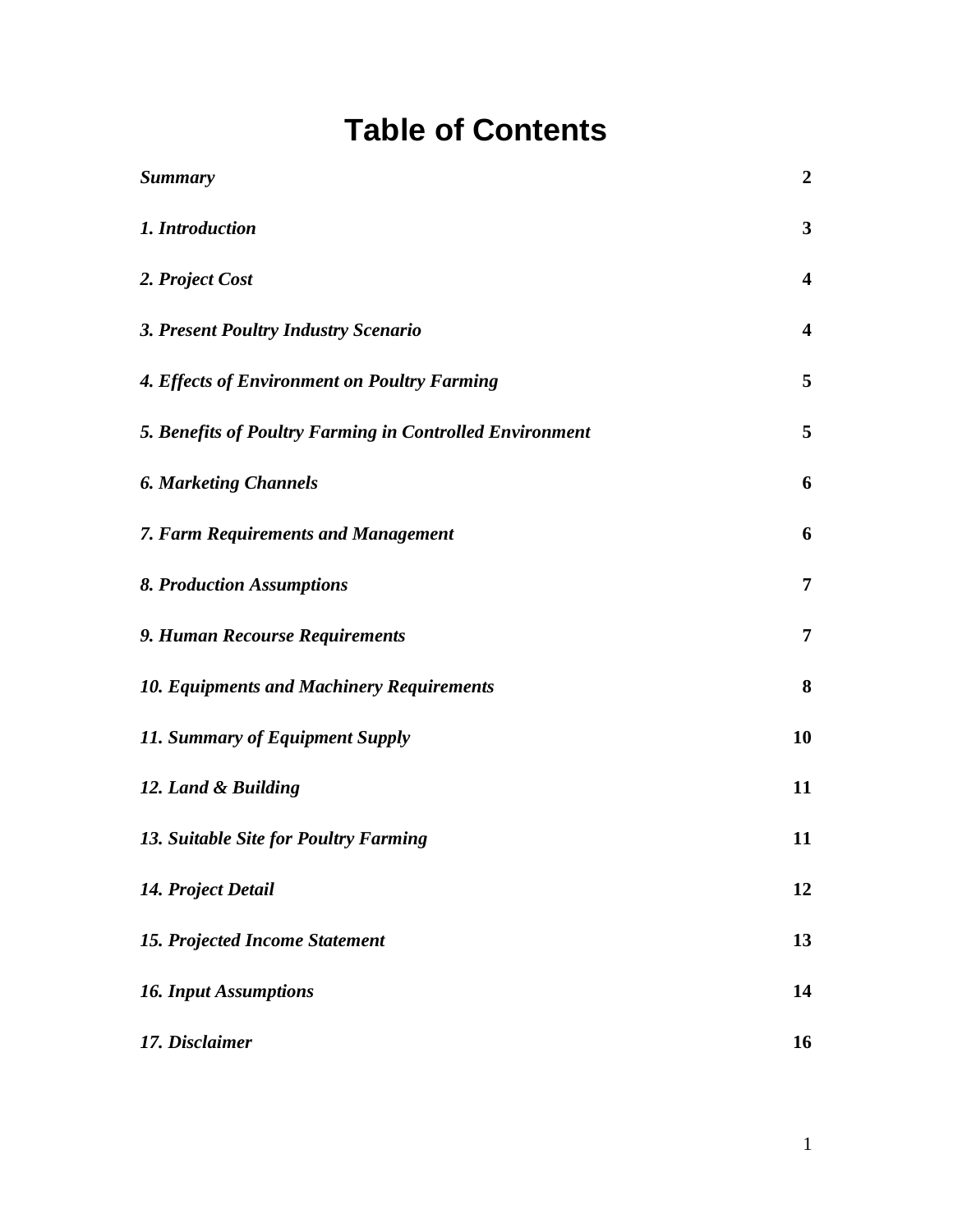# <span id="page-2-0"></span>*Summary*

*Poultry is one the most important sector of agriculture industry in Pakistan by providing employment to 1.5 million people. Broiler meat is the cheapest source of animal protein available in Pakistan by contributing 4.81% in agriculture growth and 9.84% in Livestock growth. According to Industry sources there is capacity of 5,000 Environmental Control Houses in Pakistan and currently 2,500 houses are working, out of which 75% (1,875) are in Punjab and remaining 25% (625) are in other provinces.*

*In environmentally Controlled Poultry Farm the day old chicks (DOCs) are raised on rich protein feed for about a period of six weeks. Approximately, six flocks of birds could be reared on the same premises of the farm. The Controlled Shed Poultry Farm with population of 35,000 birds presently needs a capital investment estimated at Rs. 19.2 million for construction, purchasing machinery and equipment. In addition to this, a sum of Rs. 5.7 million is required as working capital, which would be used for purchasing day old chicks and other inputs like feed, vaccines, etc. The total project cost is estimated at Rs. 24.9 million. The estimated income varies from 1.9 million to 10 million per annum from first to tenth year of the project. This is a profitable business enterprise due to continuous increasing demand of the white meat in the market and export prospects especially in Muslim countries.*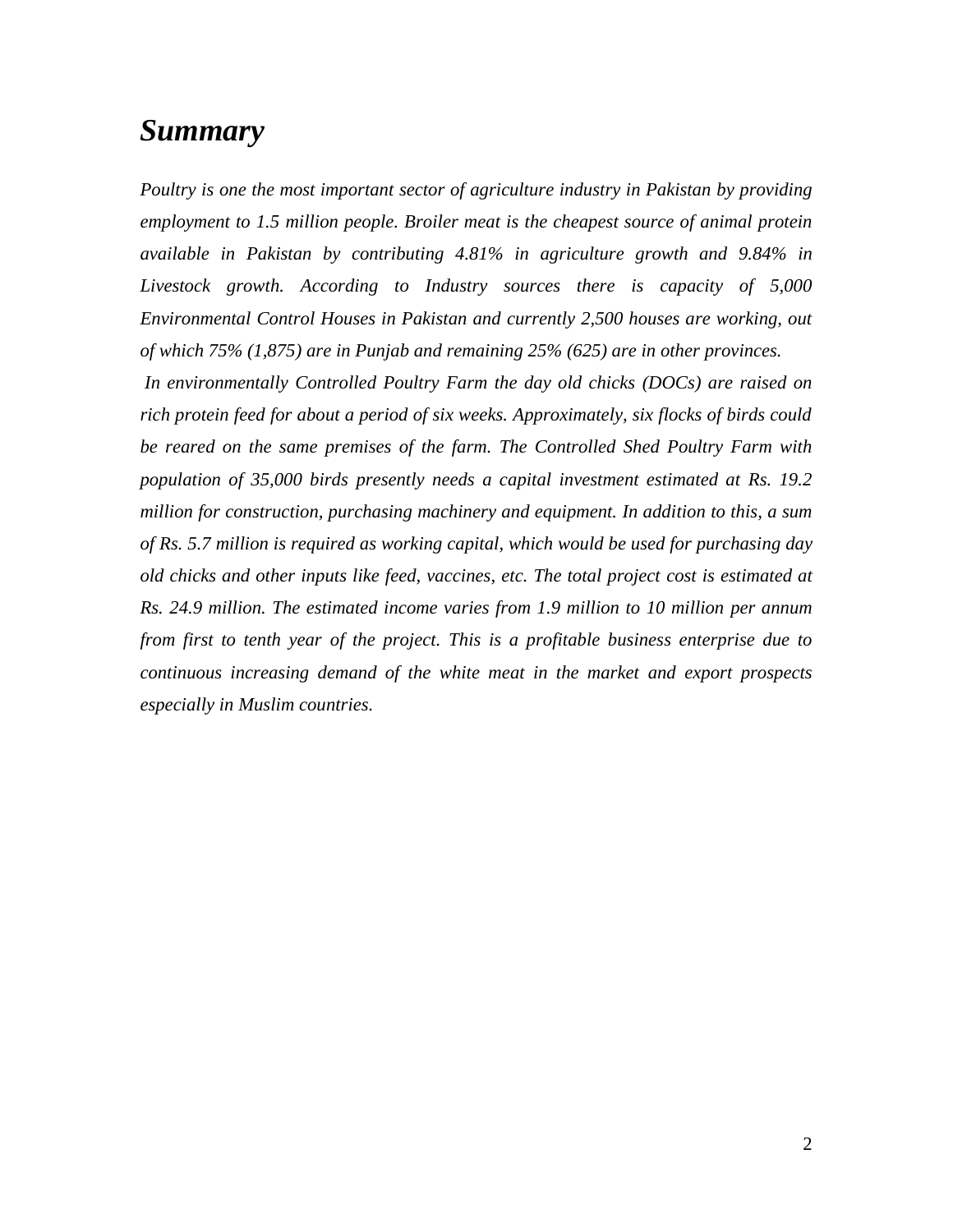## <span id="page-3-0"></span>*1. Introduction*

Poultry sector is one of the effervescent segments of Agriculture Industry in Pakistan. This sector generates employment and income for about 1.5 million people. Its contribution in agriculture growth is 4.81% and in Livestock growth 9.84%. Poultry meat contributes 19% of the total meat production in the country. \* The current investment on poultry industry is above Rs. 200 billion. Poultry sector has shown a robust growth at the rate of 8-10% annually which reflects its inherent potential. Share of poultry meat in beef and mutton and production of commercial and rural poultry for the last three years are given below in Table I & 2, respectively.

| $-$ 000 $-$ 000 $-$ 1.000 $-$ 0.000 $-$ 0.000 $-$ 0.000 $-$ 0.000 $-$ 0.000 $-$ 0.000 $-$ 0.000 $-$ 0.000 $-$ 0.000 $-$ 0.000 $-$ 0.000 $-$ 0.000 $-$ 0.000 $-$ 0.000 $-$ 0.000 $-$ 0.000 $-$ 0.000 $-$ 0.000 $-$ 0.000 $-$ 0 |         |         |         |
|-------------------------------------------------------------------------------------------------------------------------------------------------------------------------------------------------------------------------------|---------|---------|---------|
| Meat                                                                                                                                                                                                                          | 2006-07 | 2007-08 | 2008-09 |
| Beef                                                                                                                                                                                                                          | 1498    | 1549    | 1601    |
| Mutton                                                                                                                                                                                                                        | 566     | 578     | 590     |
| <b>Poultry Meat</b>                                                                                                                                                                                                           | 554     | 601     | 652     |
| <b>Total</b>                                                                                                                                                                                                                  | 2618    | 2728    | 2843    |

#### **Table No. 1 Meat Production (000 tons):**

| Table Ind. 2 Domestic/Kuraf & Commercial Fould y: |                   |         |         |         |
|---------------------------------------------------|-------------------|---------|---------|---------|
| <b>Type Units</b>                                 |                   | 2006-07 | 2007-08 | 2008-09 |
| <b>Domestic Poultry</b>                           | <b>Million No</b> | 74.02   | 75.11   | 76.22   |
| Cocks                                             | $\mathbf{u}$      | 8.84    | 9.08    | 9.32    |
| Hens                                              | $\mathbf{u}$      | 34.84   | 35.47   | 36.11   |
| Chicken                                           | $\mathbf{u}$      | 30.34   | 30.57   | 30.79   |
| Eggs                                              | $\mathbf{u}$      | 3484    | 3547    | 3611    |
| Meat                                              | 000 Tons          | 96.54   | 98.45   | 100.41  |
|                                                   |                   |         |         |         |
| <b>Drake</b><br>Duck,<br>&                        |                   |         |         |         |
| <b>Ducking</b>                                    | <b>Million No</b> | 0.67    | 0.64    | 0.61    |
| Eggs                                              | $\mathbf{u}$      | 29.85   | 28.61   | 27.42   |
| Meat                                              | 000 Tons          | 0.91    | 0.87    | 0.83    |
|                                                   |                   |         |         |         |
| <b>Commercial Poultry</b>                         |                   |         |         |         |
| Layers                                            | Million No        | 24.82   | 26.56   | 28.42   |
| <b>Briolers</b>                                   | $\mathbf{u}$      | 370.70  | 407.77  | 448.55  |
| <b>Breeding Sock</b>                              | $\mathbf H$       | 7.25    | 7.61    | 7.99    |
| Day Old Chciks                                    | $\mathbf{u}$      | 387.20  | 425.92  | 468.51  |
| Eggs                                              | $\mathbf{u}$      | 6682    | 7136    | 7620    |
| Meat                                              | 000 Tons          | 456.95  | 501.3   | 550     |
|                                                   |                   |         |         |         |
| <b>Total Poultry</b>                              |                   |         |         |         |
| Day Old Chicks                                    | Million No        | 418     | 456     | 499     |
| <b>Poultry Birds</b>                              | $\mathbf{u}$      | 477     | 518     | 562     |
| Eggs                                              | $\mathbf{u}$      | 10197   | 10711   | 11258   |
| <b>Poultry Meat</b>                               | 000 Tons          | 554     | 601     | 652     |

#### **Table No. 2 Domestic/Rural & Commercial Poultry: \*\***

<sup>\*</sup>  Economic Survey of Pakistan 2008-09 (Chapter No. 2 Page No.34)

<sup>\*\*</sup>Economic Survey of Pakistan 2008-09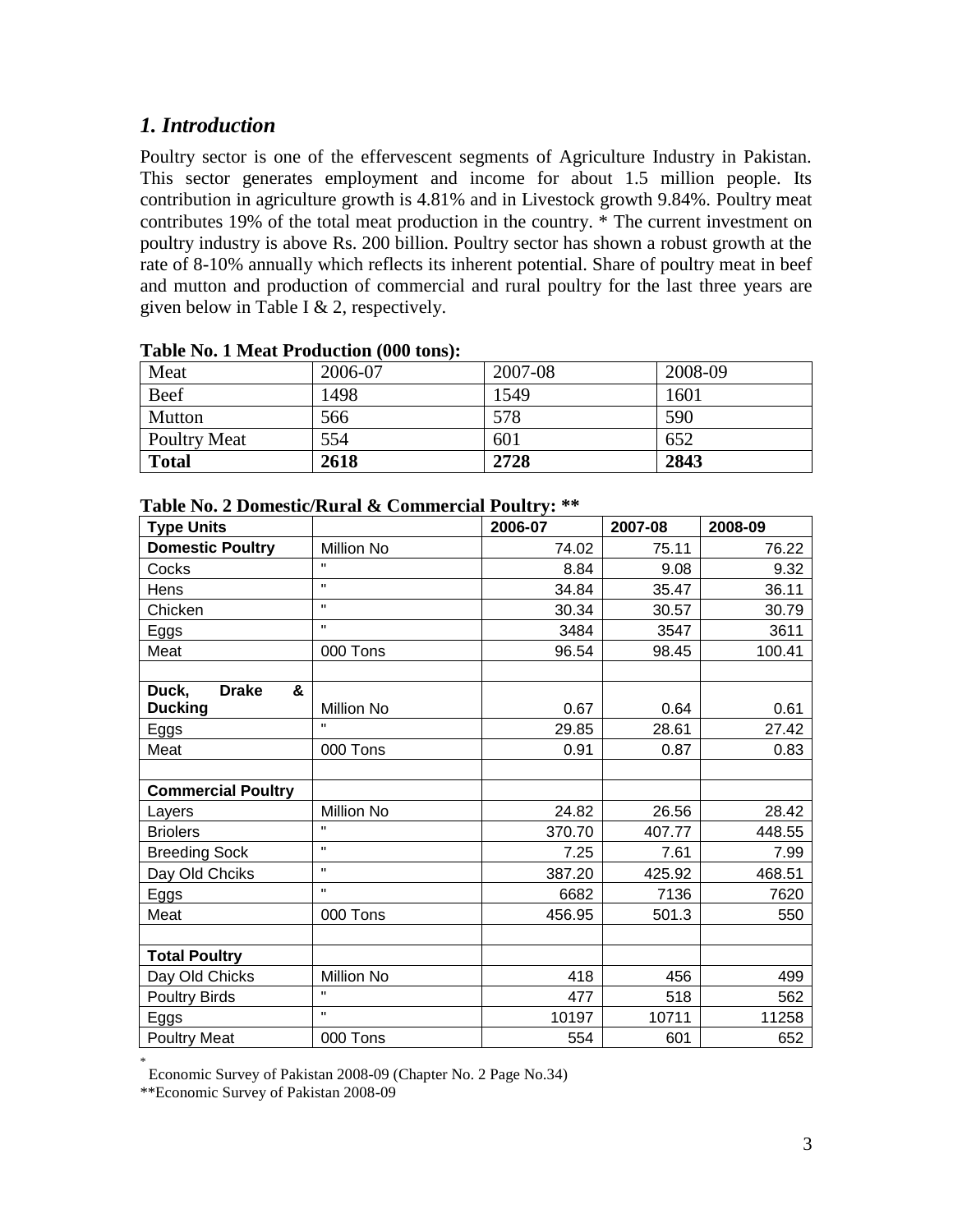The daily availability of protein quantity per capita in Pakistan amounts to 13.6 gram, deriving from animal source including beef, mutton, poultry and fish. According to the World Health Organization standards the required daily dietary protein allowance from animal source is 27 grams whereas we have much less than this. In our Country per capita consumption of meat is only 5 kg and 40-45 eggs annually whereas developed countries are consuming 41 kg meat and over 300 Eggs per capita per year (Pakistan Poultry Association; www.ppapaknorthern.com).

In Pakistan the consumption of white meat has gradually increased in recent years due to growing health awareness in masses. The cheapest source of animal protein available in Pakistan is broiler meat. Broiler birds are reared in lesser time than any other source of animal protein. Day Old Chicks (DOCs) are raised on high protein feed for about six weeks in Controlled Environment. The increasing demand of white meat in market has made it a profitable business enterprise. Approximately, six flocks of birds could be reared on the same premises of the farm. DOCs are purchased from private hatcheries and mature in brooding, on rice-husk or saw-dust providing specific requirement during first four weeks and then grown-up for grand growth since sixth week to attain about two kg weight. In controlled environment the temperature, feed and drinking system is operated automatically and monitored by the trained staff. The broiler house is given 15 days for the preparation to receive the new flock after marketing of broiler about at age of six weeks. Prior to the arrival of the new flock proper cleaning, washing, white washing, disinfections and fumigation is performed with recommended chemicals. During flock, strict measures for bio-security are observed at the unit.

A According to Industry sources there is capacity of 5,000 Environmental Control Houses in Pakistan and currently 2,500 houses are working, out of which 75% (1,875) are in Punjab and remaining 25% (625) are in other provinces.

## <span id="page-4-0"></span>*2. Project Cost*

The Controlled Shed Poultry Farm with population of 35,000 birds needs a capital investment estimated at Rs. 19.2 million for construction, purchasing machinery and equipment. In addition to this, a sum of Rs. 5.7 million is required as working capital, which would be used for purchasing day old chicks and other inputs like feed, vaccines, etc. The total project cost is estimated at Rs. 24.9 million.

## <span id="page-4-1"></span>*3. Present Poultry Industry Scenario*

Grand Parents are imported from Australia, Holland, Germany and USA. These Grand Parents produce Breeders that produce final products which are Broilers, so the generation line of broiler comes from pure line (Strains) i.e. Great Grand Parents. The day old broilers are purchased from hatcheries.

Broilers are fed with high nutrition feed mix produced by feed mills. Poultry feed consists of rich protein elements like canola meal, rapeseed meal, sunflower meal,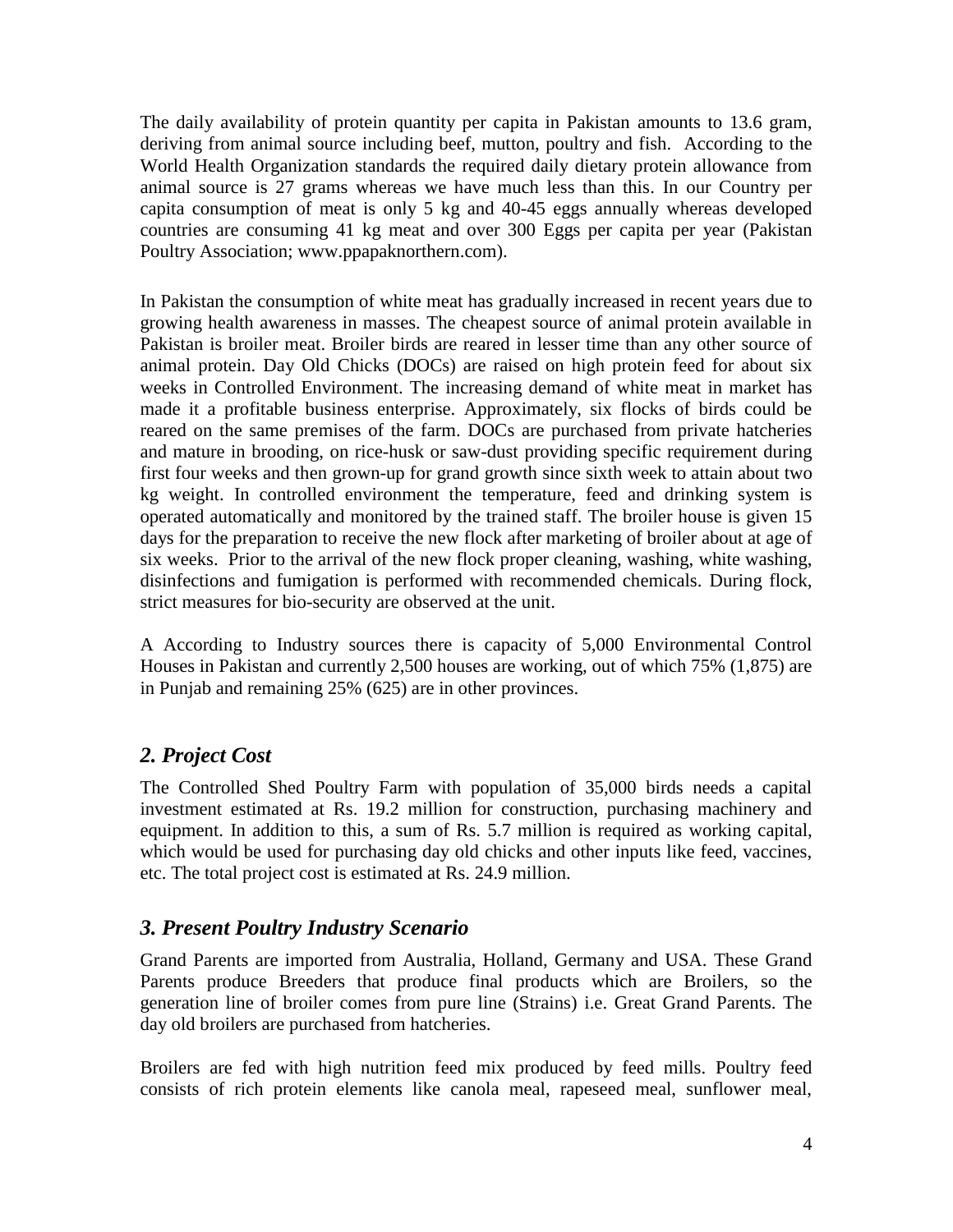soyabean meal, feather meal and rich energy elements like grains, gluten, etc. The major component of cost of production of chicken meat accounts for feed cost.

| <b>Total Investment</b> | Rs. 200 Billion    |
|-------------------------|--------------------|
| No. of Hatcheries       | 400                |
| No of Feed Mills        | 150                |
| <b>Grand Parents</b>    | 200,000            |
| Parents                 | 6 Million          |
| <b>Broiler</b>          | 600 Million        |
| <b>Poultry Meat</b>     | 621,000 Metric Ton |

#### *Sector Information*

Pakistan Poultry Association (www.ppapaknorthern.com)

## <span id="page-5-0"></span>*4. Effects of Environment on Poultry Farming*

Heat stress is the major problem in poultry farming. Being a tropical country the temperature reaches over 40°C during summer and is not suitable for poultry farming. Hot and humid weather conditions and poor management practices increase the mortality in flocks, reduce the growth and make poultry production to uneconomical level. In traditional farming, during the summer farmers have to either continue taking flocks compromising with poor performance in feed intake, growth rate, weight gain, FCR (Feed Conversion Ratio) in broilers along with mortality or totally close the business to avoid all these risks that could disturb the hired labour and staff.

Controlled environment poultry farms can overcome this critical summer situation. These farms when equipped with highly mechanized system of automatic chain feeding and nipple drinking systems make the environment quite conducive for poultry production by getting continuous production.

## <span id="page-5-1"></span>*5. Benefits of Poultry Farming in Controlled Environment*

Poultry Farming in Controlled Environment has brought a great change in poultry industry of Pakistan and is rapidly becoming popular among broiler producers due to its following significant advantages:

- 1. The temperature remains consistent round the clock providing very conducive environment to the broilers.
- 2. The temperature can be brought down by  $10^{\circ}$ C to  $15^{\circ}$ C in controlled environment farm as compared to the conventional farm and makes environment more comfortable for birds.
- 3. In conventional farming the broiler production in summer is almost stopped and only four flocks could be taken whereas in controlled environment farming 6-7 flocks could be raised.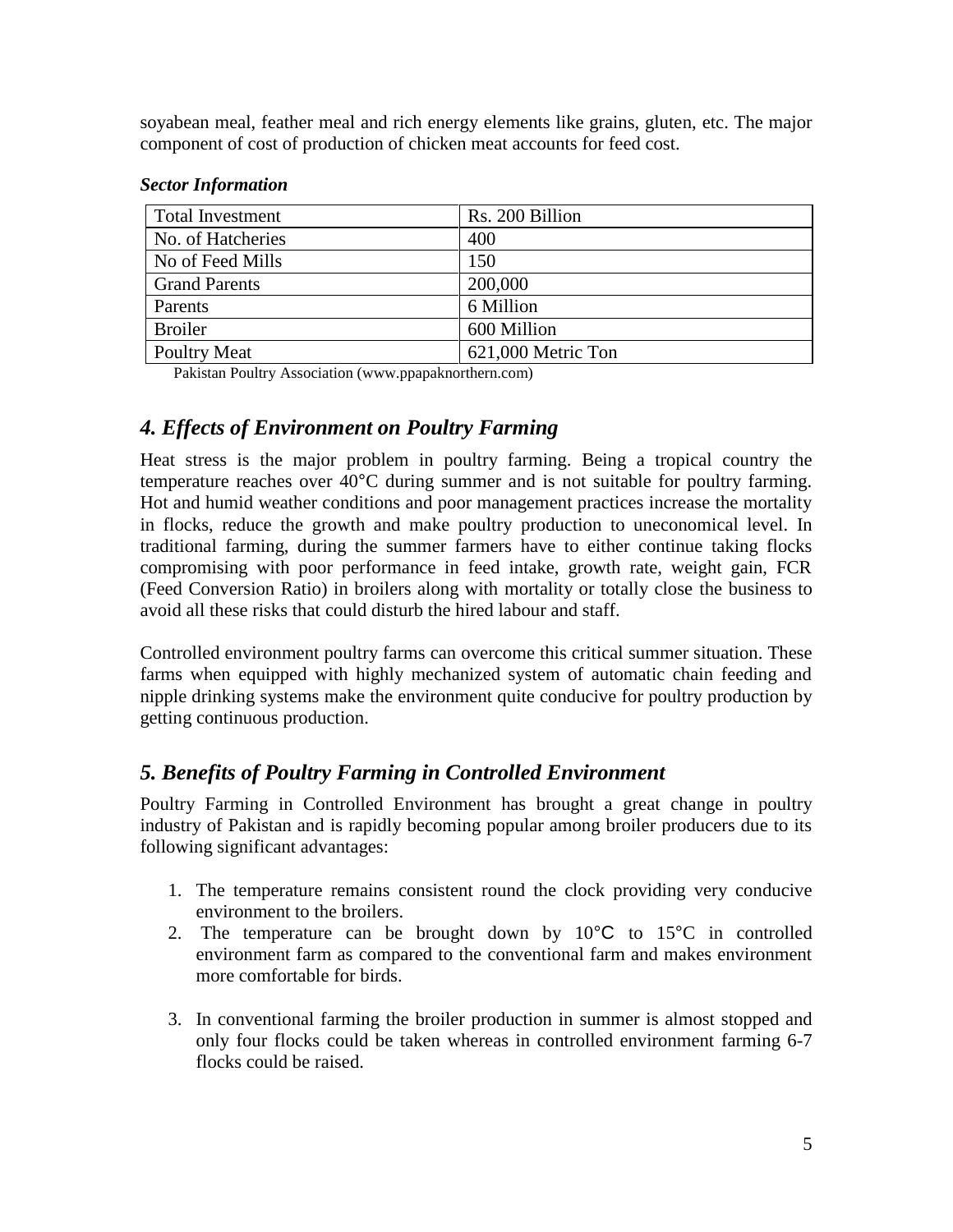- 4. Being controlled environment the incidence of diseases could be minimized and cut down the cost of vaccine and medication of Rs. 2-3 per bird as compared to conventional farming.
- 5. Mortality has been decreased to 2 to 3 percent in controlled environment farm as compared to 10 percent in conventional farm.
- 6. In controlled environment farm only one person at daytime and one at night time are sufficient to look after a flock of 35,000 birds. Whereas conventional farm nearly 6-8 persons are required to manage such a flock.
- 7. In controlled environment farm a broiler flock is ready for market in 37 days as compared to 45 days in conventional farm.
- 8. Feed Conversion Ratio (FCR) in conventional farm is more 2 to 2.2 (3 to 3.3 kg feed to gain 1.5 kg weight), whereas FCR is improved to 1.8 in controlled environment farm (2.8 kg feed to gain 1.5 kg weight).

## <span id="page-6-0"></span>*6. Marketing Channels*

The marketing channel of broilers is as follows



The role of middleman (Arti) is to identify a farm and negotiate the price. In some cases he provides Day Old Chicks and other farm inputs (feed, etc.) to the broiler farmers and then agrees to buy back the mature birds from them.

#### <span id="page-6-1"></span>*7. Farm Requirements and Management*

In Controlled Environment Farm, inputs including farm equipments like drinkers, feed trays, brooders, and feeders and other items like feed, vaccines & medicines, rice-husk or saw-dust, water and electricity etc are required. To achieve good production following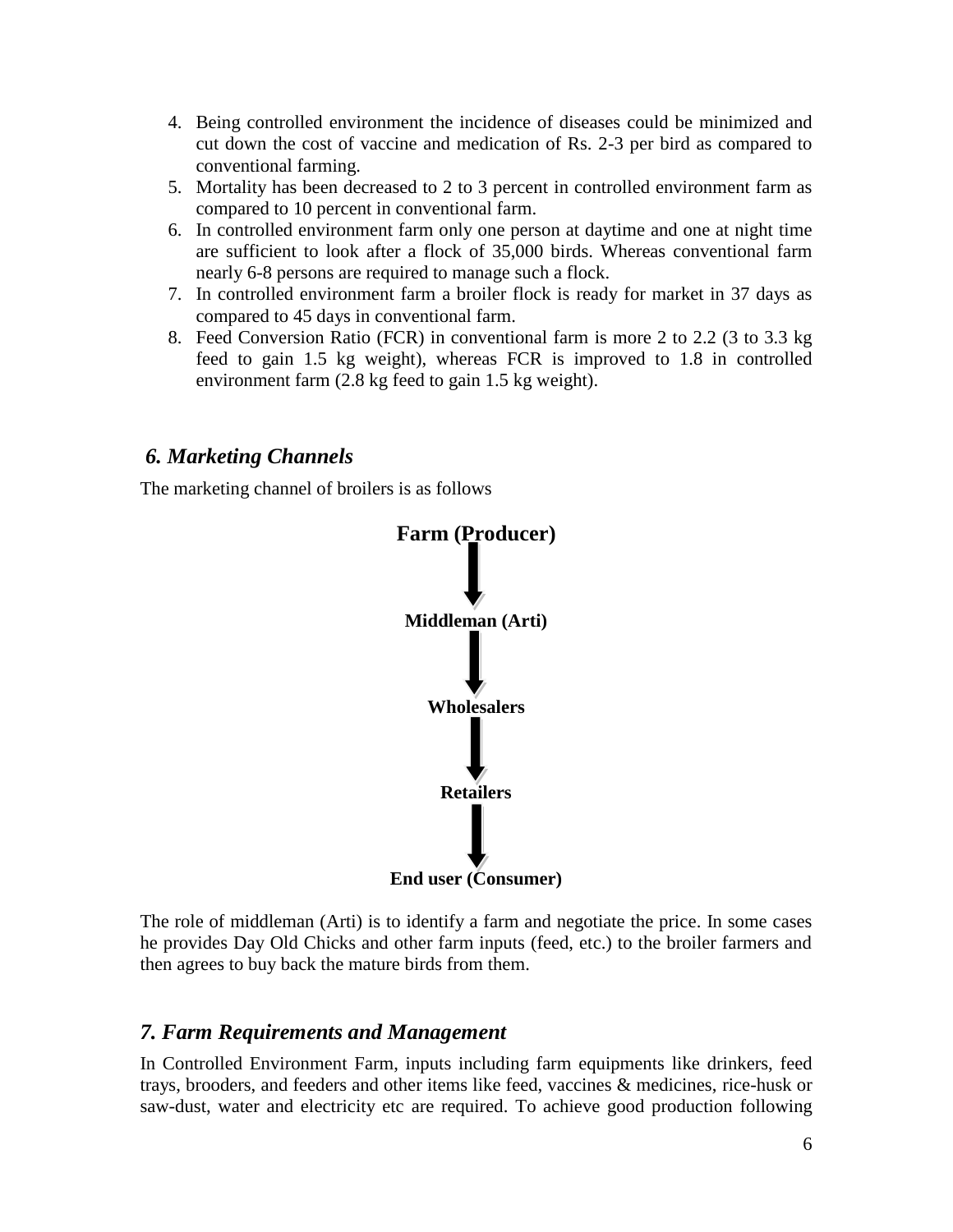practices should be performed under the supervision of an expert starting from arrival of the chicks to marketing of broilers.

- 1. Diesel heaters can control the low temperature. The high temperature should be controlled with evaporative cooling system.
- 2. Automatic nipple drinking system.
- 3. Automatic feeding system.
- 4. Diseases can be controlled by scheduled vaccination and medication.
- 6. Sanitation and disinfections program should be strictly followed during and after the completion of one flock.
- 7. Feed intake, body weight, FCR and mortality should be recorded carefully.
- 8. Proper channels are recommended for Marketing of final products (broilers).

## <span id="page-7-0"></span>*8. Production Assumptions*

Assumptions used for the product mix are as follows:

| <b>Product</b> | Avg. Live Weight (kg) | Price per kg |
|----------------|-----------------------|--------------|
| Chicken        | 1.85                  | Rs. 110      |

| Number of Flocks per year               |         |
|-----------------------------------------|---------|
| Number of Birds per Flock               | 35,000  |
| Time required per Flock (Days)          | 40      |
| Lag time required per Flock (Days)      | 15      |
| <b>Total Annual Production Capacity</b> | 210,000 |
| Shed Space Required per Bird (sq. ft)   | 0.65    |
| Sale price growth rate $(\%)$           | 10      |
| Production capacity utilization (%)     |         |

## <span id="page-7-1"></span>*9. Human Recourse Requirements*

To look after the feeding, vaccination and cleaning operations at the farm skilled worker required. Following manpower is required for a farm of 35,000 birds.

| <b>Description</b> | No. | <b>Salary Per Month (Rs)</b> | Salary for the Year (Rs) |
|--------------------|-----|------------------------------|--------------------------|
| Supervisor         |     | 10,000                       | 120,000                  |
| Housemen           |     | 11,000                       | 132,000                  |
| Electrician        |     | 8,000                        | 96,000                   |
| Watchmen           |     | 11,000                       | 132,000                  |
| Cleaner            |     | 5,500                        | 66,000                   |
| <b>Total</b>       | ៗ   | 45,500                       | 546,000                  |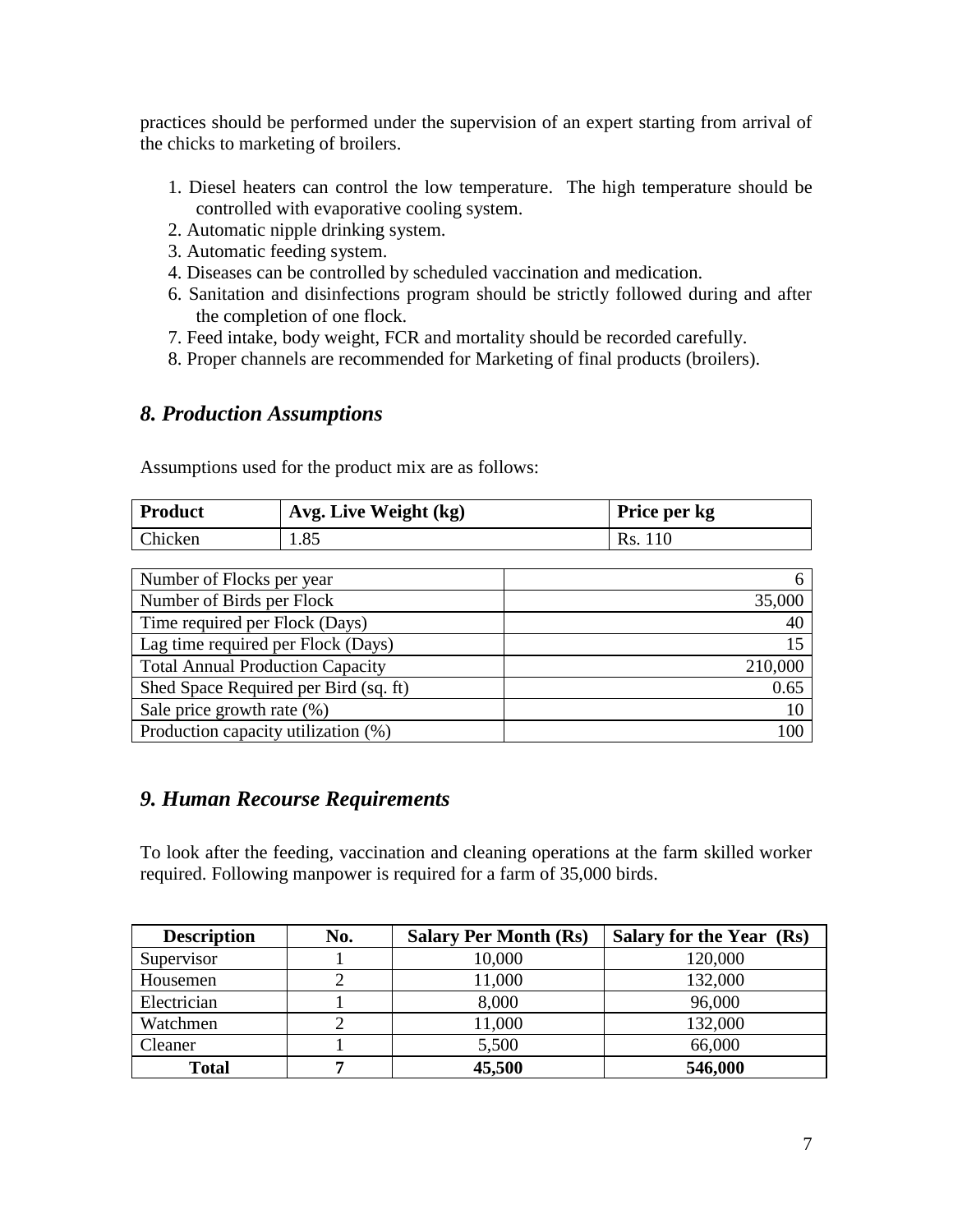## <span id="page-8-0"></span>*10. Equipments and Machinery Requirements*

The present information and rates were recorded during the visit to M/S SS Traders Poultry Farms Raiwind Distt. Kasur. List of farm equipments, which should be needed, is as under:

| <b>Description</b>     | Spec.            | Quantity |
|------------------------|------------------|----------|
| Drive System           |                  |          |
| <b>Feed Sensor</b>     |                  |          |
| Strobe with three open | 75               |          |
| Main feed line         | 90 <sub>mm</sub> | 18       |
| <b>Base Hopper</b>     | 800kg            |          |
| Hopper base part       | 75mm             |          |
| Accessories            |                  |          |

#### **10.1. Main Feed Line System**

#### **10.2. Feed Pan System**

| <b>Description</b>             | Spec.          | Quantity |
|--------------------------------|----------------|----------|
| Drive System (Taiwan Motor)    | 0.75 kw        |          |
| Controlling Pan                |                | 3        |
| Delivery Pan                   | 4holes/3m/unit | 135      |
| Feed Pan                       |                | 540      |
| Winch                          |                | 3        |
| Hang pieces (with 8' distance) |                | 3        |
| Anti-roost wire                |                | 3        |
| <b>Winch Shake</b>             | <b>DMR 550</b> | 3        |
| Hopper                         | 105L           | 3        |
| <b>Steel Wire</b>              | $\phi$ 5.0mm   | 550m     |
| <b>Steel Wire</b>              | $\phi$ 1.5mm   | 500m     |

| 10.3. Nipple Drinking System |                    |          |  |  |
|------------------------------|--------------------|----------|--|--|
| <b>Description</b>           | Spec.              | Quantity |  |  |
| Pressure regulator           |                    |          |  |  |
| Connecting tube              |                    |          |  |  |
| Nipple Drinking System       | 15 nipples/3m/unit | 180      |  |  |
| Winch                        |                    |          |  |  |
| <b>Winch Shakes</b>          |                    |          |  |  |
| Hang piece                   |                    |          |  |  |
| Anti-roost wire              |                    |          |  |  |
| Main water inlet system      |                    |          |  |  |
| Water meter system           |                    |          |  |  |
| Steel wire                   | $\phi$ 3.0mm       | 500m     |  |  |
| Steel wire                   | $\phi$ 1.5mm       | 500m     |  |  |

### **10.3. Nipple Drinking System**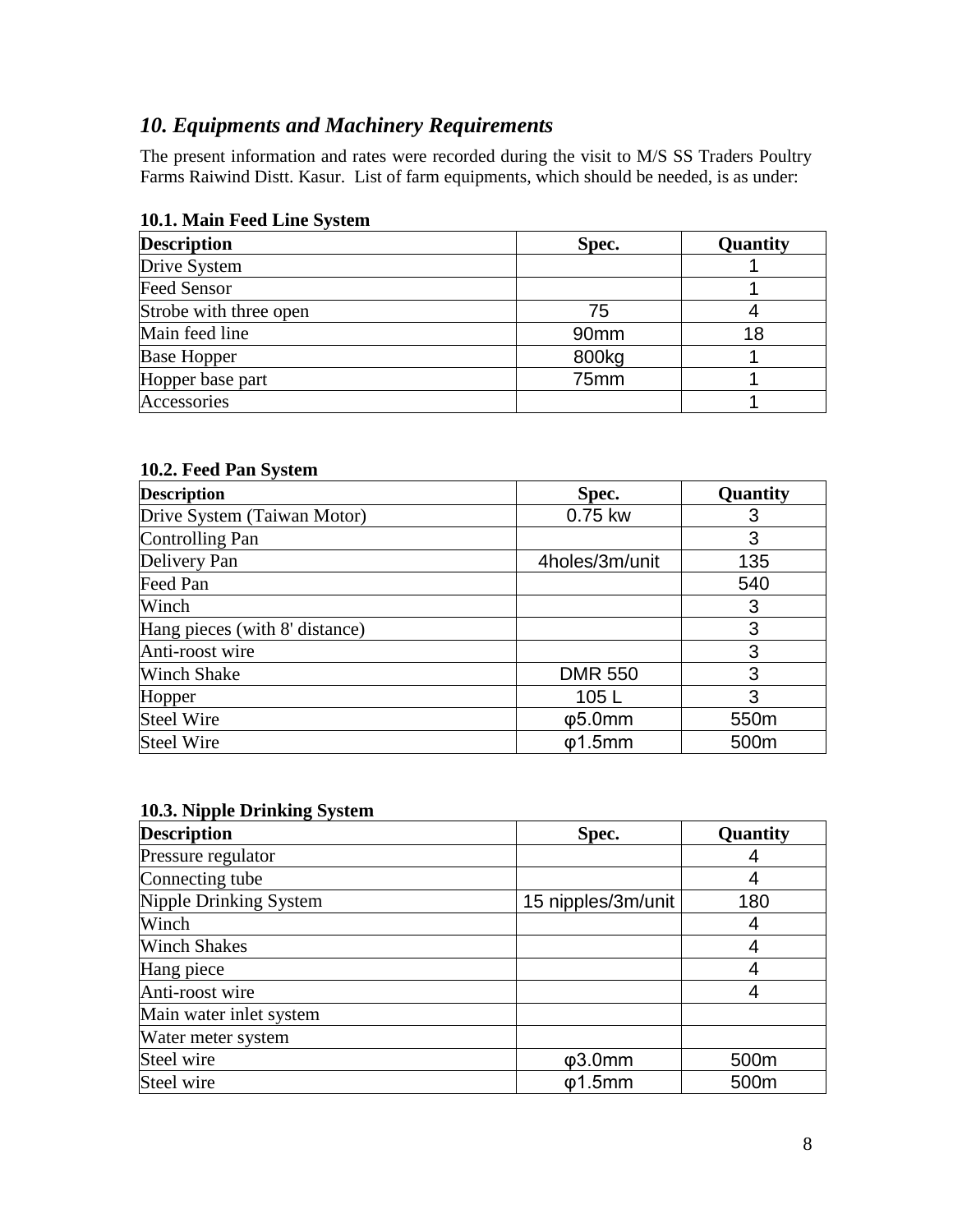#### **10.4. Ventilation System**

| <b>Description</b> | Spec. | Ouantitv |
|--------------------|-------|----------|
| Fan 50 (Cone Fan)  |       |          |
| Fan 36 (Box Fan)   |       |          |

#### **10.5. Pad Cooling System**

| <b>Description</b> | Spec. | <b>)uantity</b> |
|--------------------|-------|-----------------|
| Cooling Pads       |       |                 |

## **10.6. Minimum Ventilation System (Air Inlets)**

| <b>Description</b>            | Spec. | Quantity |
|-------------------------------|-------|----------|
| Air Inlets                    |       | 100      |
| Connecting Rope & Accessories |       |          |
| Side Wall Winches             |       |          |

#### **10.7. Motor for Air Intel**

| <b>Description</b>                       | spec. | Ouantitv |
|------------------------------------------|-------|----------|
| 0.75 KW Gear Motor with double direction |       |          |

#### **10.8. Controlling Equipments**

| <b>Description</b>          | Spec.     | <b>Quantity</b> |
|-----------------------------|-----------|-----------------|
| Controlling Agrologic 304 D | 16 stages |                 |
| <b>Temperature Sensor</b>   |           |                 |
| <b>Humidity Sensor</b>      |           |                 |

## **10.9. Heating System**

| <b>Description</b>                |  |  |  |                                       |  | Spec. | <b>Quantity</b> |  |
|-----------------------------------|--|--|--|---------------------------------------|--|-------|-----------------|--|
|                                   |  |  |  | VDL P 120 Direct Diesel Fired Heater, |  |       |                 |  |
| 120 KW, 7700 cubic meter per hour |  |  |  |                                       |  |       |                 |  |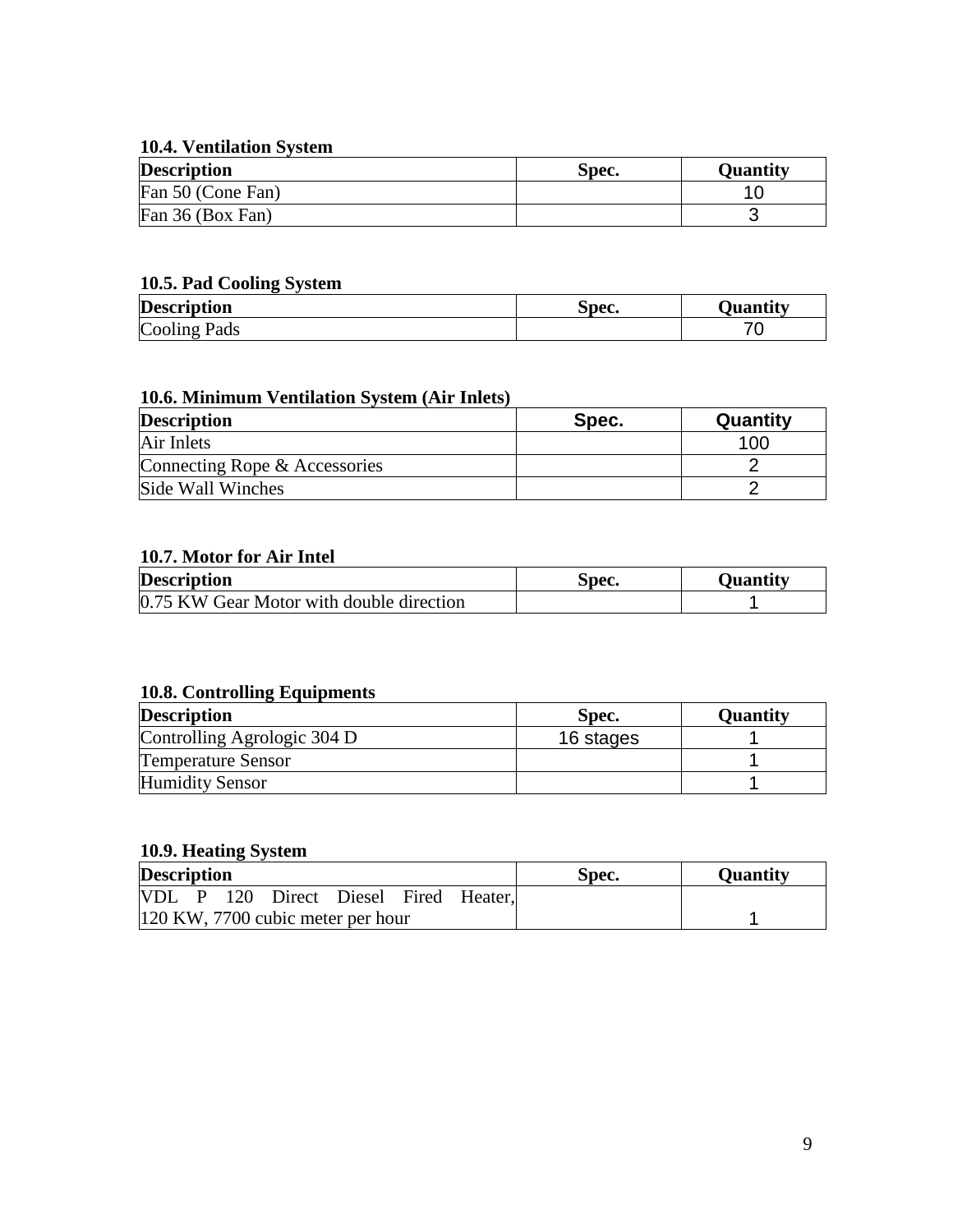# <span id="page-10-0"></span>*11. Summary of Equipment Supply*

| <b>Description</b>                                      | <b>Amount Rs.</b> |
|---------------------------------------------------------|-------------------|
| Main Feed Line System                                   | 85,000            |
| Feed Pan System                                         | 524,170           |
| Nipple Drinking System                                  | 337,470           |
| Ventilation System (Cone Fans)                          | 308,700           |
| Minimum Ventilation Fan                                 | 60,782            |
| Pad Cooling System                                      | 142,296           |
| Minimum Ventilation System(Air Inlets with Accessories) | 185,304           |
| Motor for Air Intel                                     | 26,000            |
| Controlling Equipments                                  | 45,000            |
| <b>Heating System</b>                                   | 250,000           |
| <b>Total Cost of Machinery</b>                          | 1,964,722         |

| Generator Set (75 KVA)                                                                  |       | 750,000   |
|-----------------------------------------------------------------------------------------|-------|-----------|
| Fire Extinguisher etc. (Set)                                                            |       | 27,000    |
| Other Equipments (Shovels, Hand Trolley, Uniforms,<br>etc)                              |       | 30,000    |
| Total Machinery & Equipment Required                                                    |       | 2,771,722 |
| Erection & Installation of Machinery                                                    | $1\%$ | 27,717    |
| Contingencies                                                                           | 3%    | 83,152    |
| Total Machinery & Equipment Required (incl.<br><b>Erection &amp; Installation etc.)</b> |       | 2,882,591 |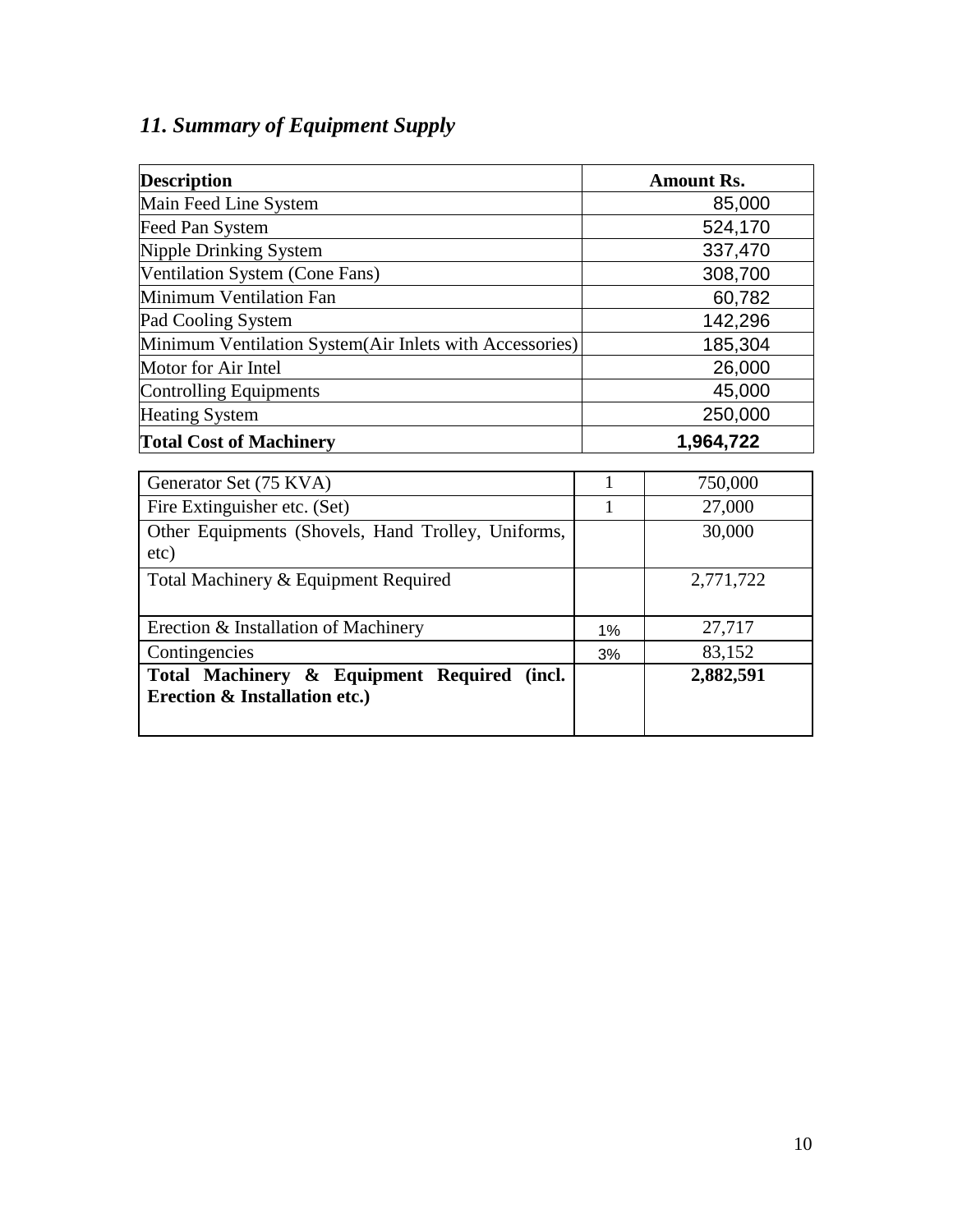## <span id="page-11-0"></span>*12. Land & Building*

#### *12.1. Land Requirement*

| Land     | <b>Per Acre Cost</b> | <b>Total Cost Rs.</b> |
|----------|----------------------|-----------------------|
| 1.5 Acre | 1,000,000            | 1,500,000             |

#### *12.2. Building Requirement*

| <b>Description</b>                                   | Area (sq.ft.) | $Cost$ (Rs. /<br>sq.ft.) | Total (Rs.) |
|------------------------------------------------------|---------------|--------------------------|-------------|
| Shed Space (380ft X 61ft)                            | 23,180        | 570                      | 13,212,600  |
| Building for Resident & Office Purposes Ground Floor |               |                          |             |
| <b>Feed Store</b>                                    | 500           |                          |             |
| <b>Toilet Block</b>                                  | 100           |                          |             |
| Admin Office                                         | 100           |                          |             |
| <b>Areas for Corridor</b>                            | 150           |                          |             |
| <b>Generator Set Room</b>                            | 400           |                          |             |
| $\&$<br>for<br>Vaccine<br><b>Store</b>               | 150           |                          |             |
| Medicines & Misc.                                    |               |                          |             |
| Changing/Store Room<br>for                           | 100           |                          |             |
| Staff                                                |               |                          |             |
| Rooms for Staff                                      | 400           |                          |             |
| Kitchen                                              | 80            |                          |             |
| <b>Total Area</b>                                    | 1980          | 750                      | 1,485,000   |
| Boundary wall 7 feet height                          |               |                          | 500,000     |
| <b>Total Building &amp; Infrastructure Cost</b>      |               |                          | 14,697,600  |

## <span id="page-11-1"></span>*13. Suitable Site for Poultry Farming*

The purchased land is recommended for controlled environment poultry farm. Rural areas around the major cities of the country are the suitable areas for setting up a poultry farm. Nearness of the farm to the city make easy access to market for the purchase of Day Old Chicks, farm inputs (feed, etc.), and selling of broilers. All the management functions should be performed tactically, right from the selection of the site to the final stage when the birds are sold. The farmer should make sure the availability of electricity connection and supply and quality of drinking water.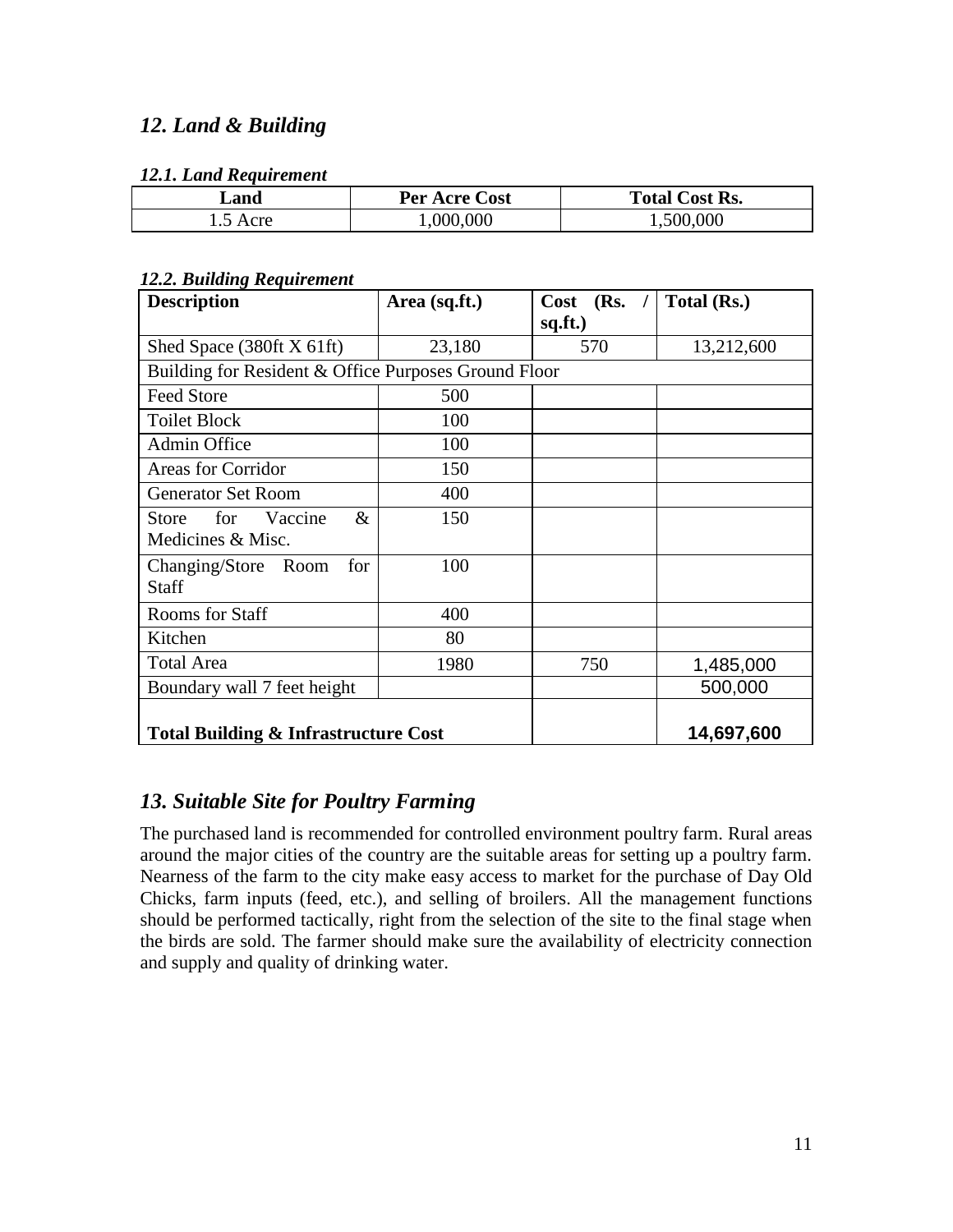## <span id="page-12-0"></span>*14. Project Detail*

| <b>Capital Investment</b>  | Rs.        |
|----------------------------|------------|
| Land                       | 1,500,000  |
| Building/Infrastructure    | 14,697,600 |
| Machinery & Equipment      | 2,882,591  |
| Furniture & Fixture        | 35,000     |
| Office equipment           | 30,000     |
| <b>Pre-Operating Costs</b> | 80,000     |
| <b>Total Capital Costs</b> | 19,225,191 |

| <b>Working Capital</b>       | R <sub>S</sub> . |
|------------------------------|------------------|
| Raw material inventory       | 5,200,000        |
| Cash                         | 500,000          |
| <b>Total Working Capital</b> | 5,700,000        |

| <b>Total Investment</b>  |     | 24,925,191 |
|--------------------------|-----|------------|
| <b>Initial Financing</b> |     | Rs.        |
| Debt                     | 60% | 14,955,115 |
| Equity                   | 40% | 9,970,076  |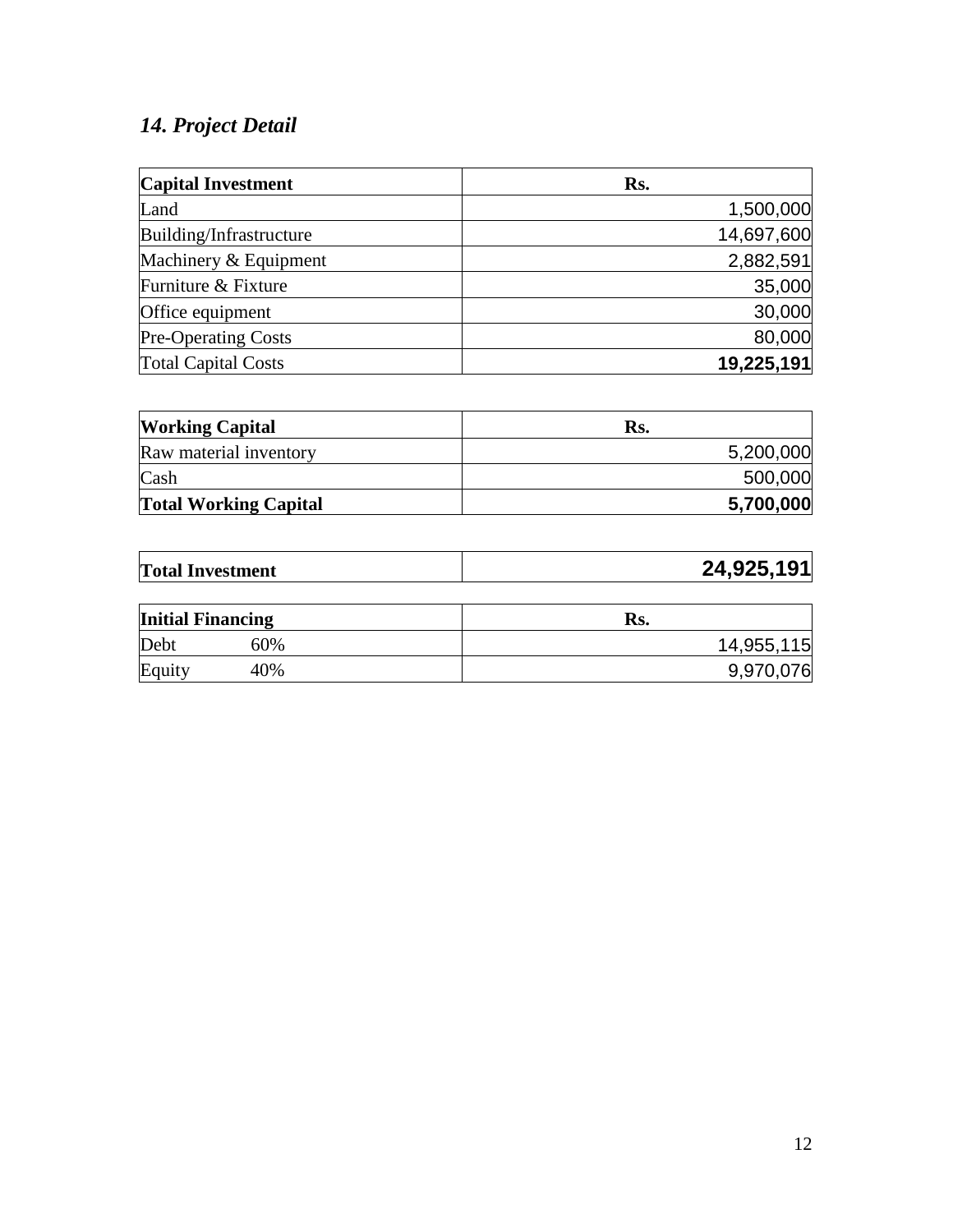# <span id="page-13-0"></span>*15. Projected Income Statement*

|                                                           | Year 1     | Year 2     | Year 3     | Year 4     | Year 5     | Year 6     | Year 7     | Year 8     | Year 9     | Year 10          |
|-----------------------------------------------------------|------------|------------|------------|------------|------------|------------|------------|------------|------------|------------------|
| Revenue from sale of birds                                | 41,452,950 | 44,769,186 | 48,350,721 | 52,218,779 | 56,396,281 | 60,907,983 | 65,780,622 | 71,043,072 | 76,726,517 | 82,864,639       |
| Sale of Feed Bags                                         |            |            |            |            |            |            |            |            |            |                  |
| Sale of Rice Husk                                         |            |            |            |            |            |            |            |            |            |                  |
| <b>Total Revenue</b>                                      | 41,452,950 | 44,769,186 | 48,350,721 | 52,218,779 | 56,396,281 | 60,907,983 | 65,780,622 | 71,043,072 | 76,726,517 | 82,864,639       |
| Cost of Sales                                             |            |            |            |            |            |            |            |            |            |                  |
| Cost of DOC                                               | 12,600,000 | 13,482,000 | 14,425,740 | 15,435,542 | 16,516,030 | 17,672,152 | 18,909,202 | 20,232,847 | 21,649,146 | 23,164,586       |
| Cost of Feed                                              | 18,000,000 | 19,260,000 | 20,608,200 | 22,050,774 | 23,594,328 | 25,245,931 | 27,013,146 | 28,904,067 | 30,927,351 | 33,092,266       |
| Operations costs (direct labor)                           | 300,000    | 330,000    | 363,000    | 399,300    | 439,230    | 483,153    | 531,468    | 584,615    | 643,077    | 707,384          |
| Vaccination, Medication & Disinfection                    | 1,500,000  | 1,575,000  | 1,653,750  | 1,736,438  | 1,823,259  | 1,914,422  | 2,010,143  | 2,110,651  | 2,216,183  | 2,326,992        |
| <b>Direct Electricity</b>                                 | 2,000,000  | 2,200,000  | 2,420,000  | 2,662,000  | 2,928,200  | 3,221,020  | 3,543,122  | 3,897,434  | 4,287,178  | 4,715,895        |
| Diesel for Generator & Heater                             | 1,500,000  | 1,650,000  | 1,815,000  | 1,996,500  | 2,196,150  | 2,415,765  | 2,657,342  | 2,923,076  | 3,215,383  | 3,536,922        |
| Litter & Spray Cost                                       | 240,000    | 252,000    | 264,600    | 277,830    | 291,722    | 306,308    | 321,623    | 337,704    | 354,589    | 372,319          |
| Total cost of sales                                       | 36,140,000 | 38,749,000 | 41,550,290 | 44,558,383 | 47,788,919 | 51,258,751 | 54,986,047 | 58,990,393 | 63,292,907 | 67,916,364       |
| <b>Gross Profit</b>                                       | 5,312,950  | 6,020,186  | 6,800,431  | 7,660,395  | 8,607,362  | 9,649,232  | 10,794,575 | 12,052,679 | 13,433,610 | 14,948,275       |
| <b>General Administration &amp; Selling Expenses</b>      |            |            |            |            |            |            |            |            |            |                  |
| Administration expense                                    | 546,000    | 600,600    | 660,660    | 726,726    | 799,399    | 879,338    | 967,272    | 1,064,000  | 1,170,399  | 1,287,439        |
| Administration benefits expense                           | 16,380     | 18,018     | 19,820     | 21,802     | 23,982     | 26,380     | 29,018     | 31,920     | 35,112     | 38,623           |
| Travelling expense                                        | 27,300     | 30,030     | 33,033     | 36,336     | 39,970     | 43,967     | 48,364     | 53,200     | 58,520     | 64,372           |
| Communication expense (phone, fax. etc)                   | 16,380     | 18,018     | 19,820     | 21,802     | 23,982     | 26,380     | 29,018     | 31,920     | 35,112     | 38,623           |
| Office expense (stationary etc)                           | 16,380     | 18,018     | 19,820     | 21,802     | 23,982     | 26,380     | 29,018     | 31,920     | 35,112     | 38,623           |
| Professional fees (legal, audit etc.)                     | 20,726     | 22,799     | 25,078     | 27,586     | 30,345     | 33,379     | 36,717     | 40,389     | 44,428     | 48,871           |
| Depreciation expense                                      | 1,029,639  | 1,029,639  | 1,029,639  | 1,029,639  | 1,029,639  | 1,029,639  | 1,029,639  | 1,029,639  | 1,029,639  | 1,029,639        |
| Amortization of pre-operating costs                       | 16,000     | 16,000     | 16,000     | 16,000     | 16,000     |            |            |            |            |                  |
| Subtotal                                                  | 1,688,805  | 1,753,122  | 1,823,870  | 1,901,693  | 1,987,298  | 2,065,464  | 2,169,047  | 2,282,988  | 2,408,322  | 2,546,191        |
| <b>Operating Income</b>                                   | 3,624,145  | 4,267,064  | 4,976,561  | 5,758,702  | 6,620,064  | 7,583,768  | 8,625,528  | 9,769,691  | 11,025,288 | 12,402,084       |
| Other Income (interest on cash)                           |            |            |            |            |            |            |            |            |            |                  |
| <b>Earnings Before Interest &amp; Tax</b>                 | 3,624,145  | 4,267,064  | 4,976,561  | 5,758,702  | 6,620,064  | 7,583,768  | 8,625,528  | 9,769,691  | 11,025,288 | 12,402,084       |
| Interest expense on long term debt (Project Loan)         |            |            |            |            |            |            |            |            |            |                  |
| Interest expense on long term debt (Working Capital Loan) | 1,050,000  | 955,000    | 795,000    | 550,000    | 350,000    | 150,000    |            |            |            |                  |
| Subtotal                                                  | 1,050,000  | 955,000    | 795,000    | 550,000    | 350,000    | 150,000    | $\sim$     | $\sim$     | $\sim$     | $\sim$ 100 $\pm$ |
| <b>Earnings Before Tax</b>                                | 2,574,145  | 3,312,064  | 4,181,561  | 5,208,702  | 6,270,064  | 7,433,768  | 8,625,528  | 9,769,691  | 11,025,288 | 12,402,084       |
| Tax                                                       | 643,536    | 828,016    | 1,045,390  | 1,302,176  | 1,567,516  | 1,858,442  | 2,156,382  | 2,442,423  | 2,756,322  | 3,100,521        |
| <b>NET PROFIT AFTER TAX</b>                               | 1,930,609  | 2,484,048  | 3,136,171  | 3,906,527  | 4,702,548  | 5,575,326  | 6,469,146  | 7,327,268  | 8,268,966  | 9,301,563        |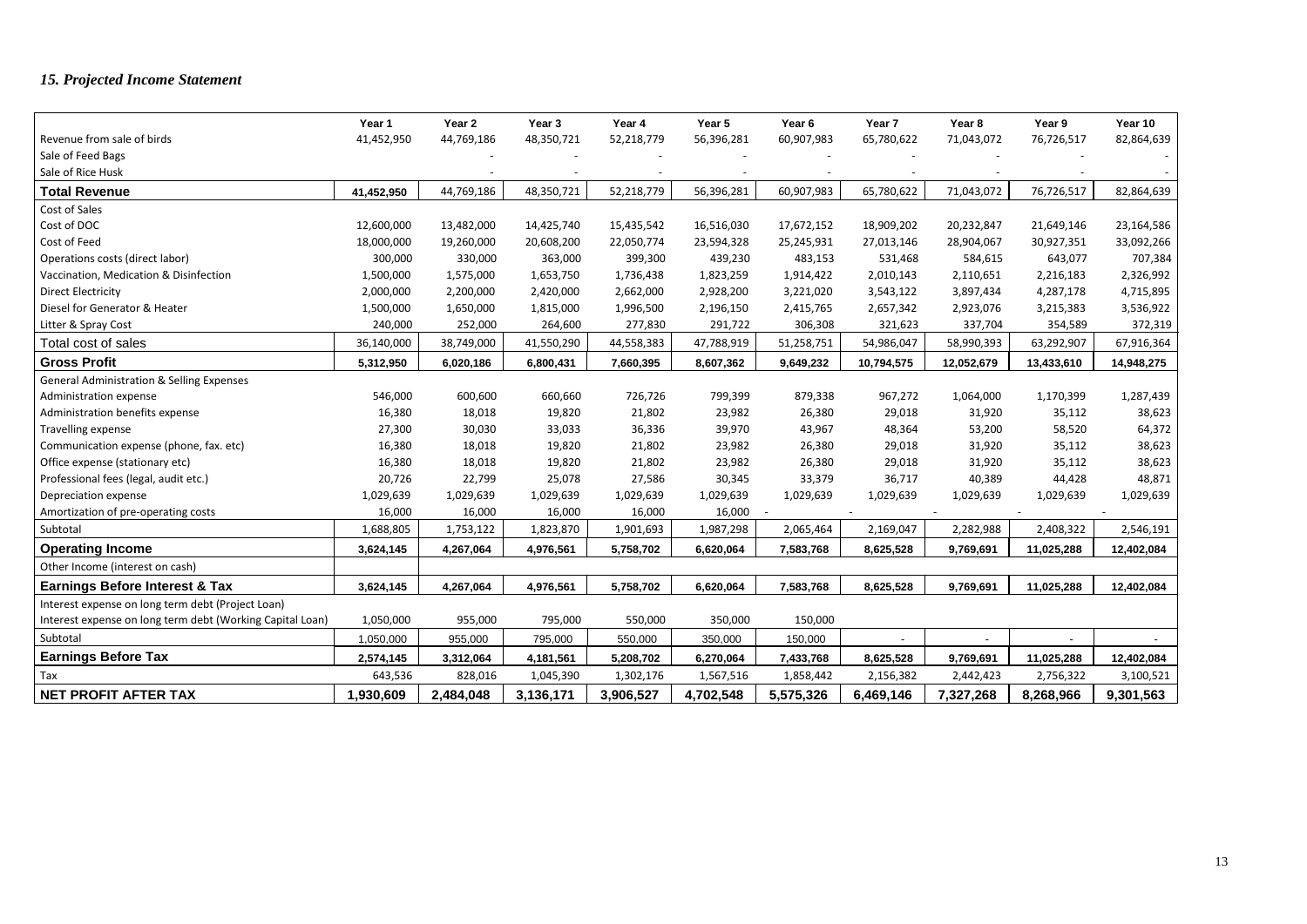## <span id="page-14-0"></span>*16. Input Assumptions*

## **16.1. Net Birds Calculation for Revenue**

| No. of Birds Per Flock                               | 35,000  |
|------------------------------------------------------|---------|
| Mortality in Birds $@$ 3% of Total Birds             | 1,050   |
| Net Birds after Mortality Per Flock                  | 33,950  |
| Net Birds after Mortality for the Year (For Revenue) | 203,700 |

#### **16.2. Net Birds Calculation for Cost of Feed**

|                                       | <b>No. of Birds</b> | Amount in Rs. |
|---------------------------------------|---------------------|---------------|
| <b>Total Mortal Birds</b>             | 1,050               |               |
| During first two weeks Mortal birds @ | 525                 | 17,325        |
| 50% of Total Mortality                |                     |               |
| During 3 and 4 weeks Mortal birds     | 315                 | 20,790        |
| @ 30% of Total Mortality              |                     |               |
| During 5 and 6 weeks Mortal birds     | 210                 | 20,790        |
| @ 20% of Total Mortality              |                     |               |
| Cost of Feed Consumed by Mortal       | 1050                | 58,905        |
| <b>Birds Per Flock</b>                |                     |               |
| Cost of Feed Consumed by Remaining    | 33,950              | 2,983,356     |
| <b>Birds</b>                          |                     |               |
| Total Cost of Feed Consumed by the    |                     | 3,042,261     |
| <b>Birds Per Flock</b>                |                     |               |
| Total Cost of Feed Consumed by the    |                     | 18,253,566    |
| <b>Birds Per Year</b>                 |                     |               |

#### **16.3. Expense Assumption**

| Administration benefits expense                                | 3% of administration expense |
|----------------------------------------------------------------|------------------------------|
| Traveling expense                                              | 5% of administration expense |
| Communication expense                                          | 3% of administration expense |
| Office expenses (Misc.)                                        | 3% of administration expense |
| Professional fees (legal, audit, consultants, 0.05% of revenue |                              |
| etc.)                                                          |                              |

#### **16.4. Depreciation Assumption**

| <b>Depreciation Method</b>              | <b>Straight Line Method</b> |
|-----------------------------------------|-----------------------------|
| Building depreciation rate              | 5%                          |
| Machinery & Equipment depreciation rate | 10%                         |
| Office Equipment depreciation rate      | 10%                         |
| Furniture & Fixtures depreciation rate  | 10%                         |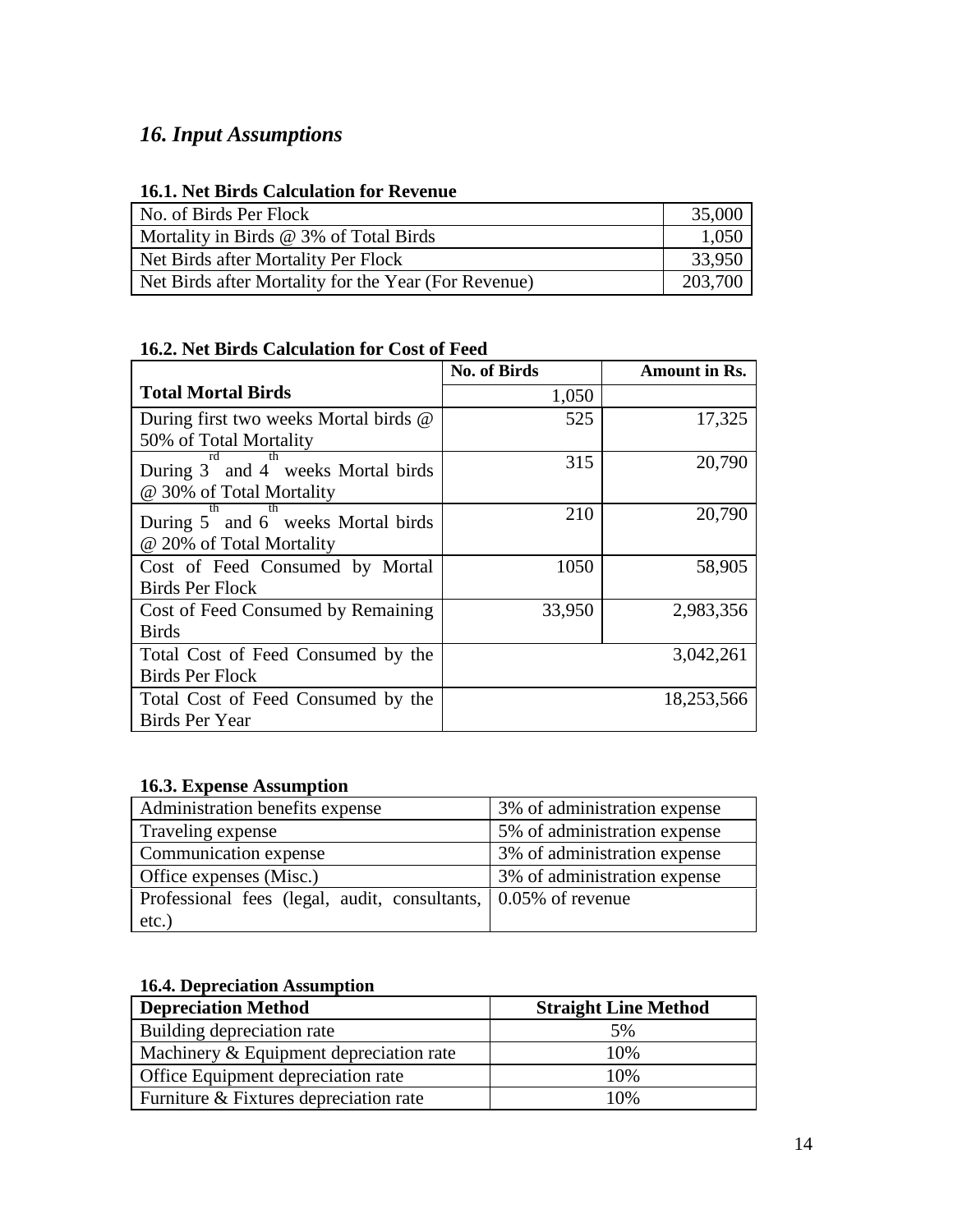## **16.5. Cost of Goods Sold**

| <b>Description</b>                      | Rs.   |
|-----------------------------------------|-------|
| DOC (Day Old Chicks) (Rs.)              | 60    |
| Feed Conversion Ratio (FCR) i.e. Feed   | 1.90  |
| required to gain 1 kg weight (kgs.)     |       |
| Feed required per 1000 birds - (50 kgs) | 70.3  |
| bags)                                   |       |
| Feed Requirement/bird/day - kgs         | 0.10  |
| Vaccination. Medication<br>and          | 9     |
| Disinfection Cost per Bird (Rs.)        |       |
| Feed Price per Bag (50 kgs)             | 1,250 |
| Cost of Feed per $kg - Rs$ .            | 25    |

## **16.6. Growth Rate Description**

| Sales Growth Rate (%)                   | 08 |
|-----------------------------------------|----|
| CGS Growth Rate (DOC, Vaccine $\&$      | 08 |
| Medication, Litter & Spray) $(\%)$      |    |
| Cost of Feed Growth Rate (%)            |    |
| Salaries Growth Rate (%)                | 10 |
| Electricity & Diesel Growth Rate $(\%)$ |    |